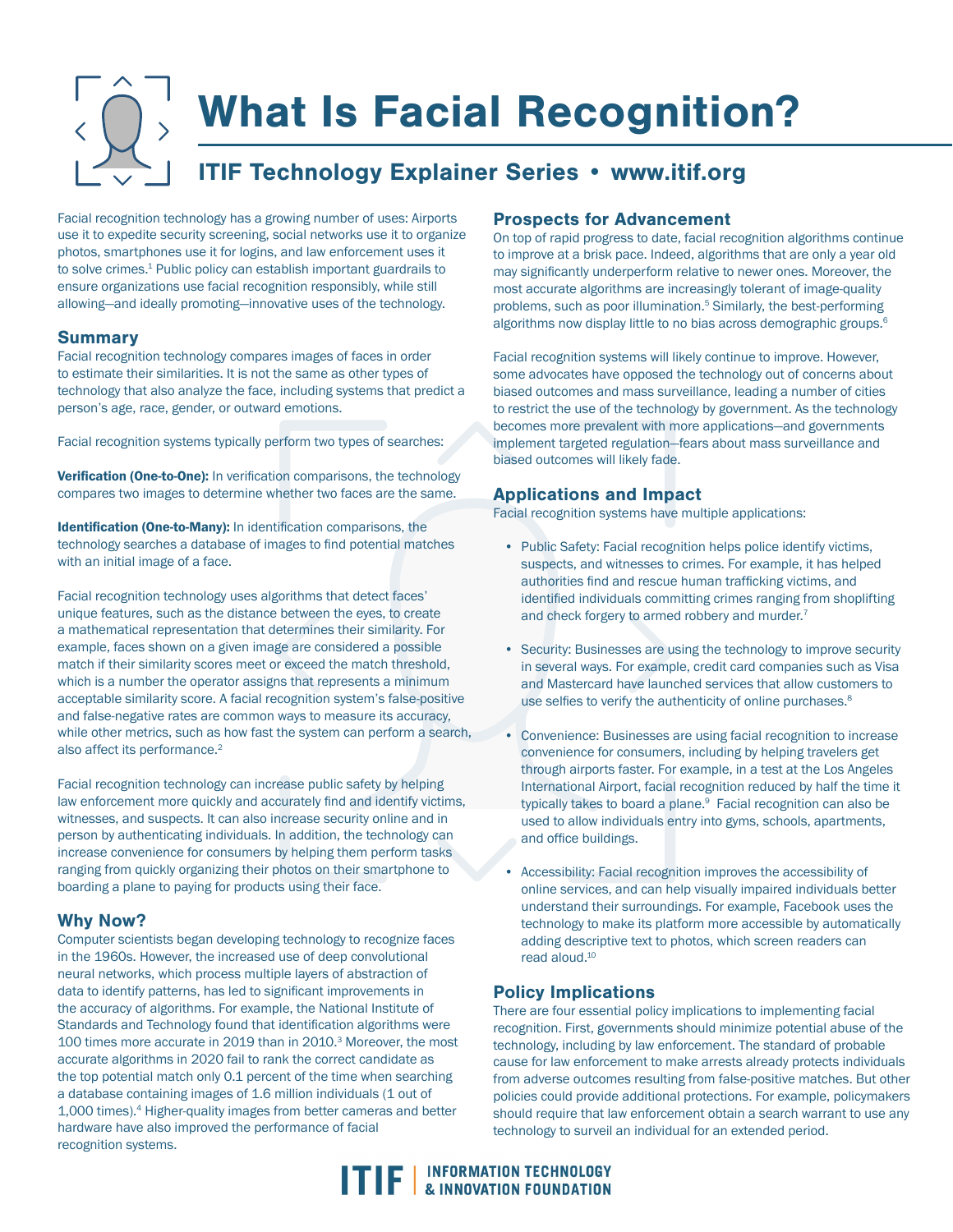And policymakers should set standards for when the government may use facial recognition in sensitive environments, such as at protests, and require law enforcement to develop data-retention policies for images used in facial recognition systems. Finally, policymakers should encourage law enforcement to pilot the technology, which can help it evaluate how the technology performs in its communities, and fund training to teach law enforcement how to use the technology properly.

Second, governments should only use highly accurate facial recognition systems and set performance standards for facial recognition systems their agencies procure. Several organizations provide facial recognition systems that are accurate across demographic groups.11

Third, governments should not ban facial recognition because doing so would inhibit positive uses of the technology. For example, a ban would prohibit using facial recognition to create a biometric entry/exit system, which the 9/11 Commission concluded was crucial to U.S. national security.12

Fourth, governments should support the development and use of facial recognition in the private sector. For example, by passing legislation to create a national privacy framework that streamlines regulation, preempts state laws, and establishes basic consumer data rights, lawmakers can protect consumer privacy while minimizing the impact on innovation. Governments should also continue to fund independent testing of commercial facial recognition systems, and fund the development of diverse datasets of faces to foster further algorithmic improvements.<sup>13</sup>

1. Tom Simonite, "How Facial Recognition Is Fighting Child Sex Trafficking," *Wired*, June 19, 2019, https://www.wired.com/story/howfacial-recognition-fighting-child-sex-trafficking/; "Face Facts: Dispelling Common myths Associated with Facial Recognition Technology," Security Industry Association, accessed March 5, 2020, https://www. securityindustry.org/report/face-facts-dispelling-common-mythsassociated-with-facial-recognition-technology/.

2. Patrick Grother, Mei Ngan, and Kayee Hanaoka, "Face Recognition Vendor Test (FRVT) Part 2: Identification" (Washington, D.C.: National Institute of Standards and Technology, September 2019), https://www.nist.gov/system/files/documents/2019/09/11/ nistir\_8271\_20190911.pdf.

3. Ibid.

4. Patrick Grother, Mei Ngan, and Kayee Hanaoka, "Face Recognition Vendor Test (FRVT) Part 2: Identification" (Washington, D.C.: National Institute of Standards and Technology, March 2020), 48, https:// pages.nist.gov/frvt/reports/1N/frvt\_1N\_report.pdf.

5. Ibid.

6. Michael McLaughlin and Daniel Castro, "The Critics Were Wrong: NIST Data Shows the Best Facial Recognition Algorithms Are Neither Racist Nor Sexist" (Information Technology and Innovation Foundation, January 27, 2020), https://itif.org/publications/2020/01/27/criticswere-wrong-nist-data-shows-best-facial-recognition-algorithms.

7. Tom Simonite, "How Facial Recognition Is Fighting Child Sex Trafficking," *Wired*, June 19, 2019, https://www.wired.com/story/ how-facial-recognition-fighting-child-sex-trafficking/; Jennifer Valentino-DeVries, "How the Police Use Facial Recognition, and Where It Falls Short," *The New York Times*, January 12, 2020, https://www.nytimes. com/2020/01/12/technology/facial-recognition-police.html; "Face Facts: Dispelling Common myths Associated with Facial Recognition Technology" (Security Industry Association), accessed March 5, 2020, https://www.securityindustry.org/report/face-facts-dispellingcommon-myths-associated-with-facial-recognition-technology/.

8. Banco Neon, "Fighting fraud with a smile," Visa, n.d., accessed January 12, 2020, https://usa.visa.com/visa-everywhere/security/ fighting-fraud-with-a-smile.html; "Mastercard and BMO make Fingerprint and 'Selfie' Payment Technology a Reality in North America," Mastercard, October 24, 2016, https://newsroom. mastercard.com/press-releases/mastercard-and-bmo-makefingerprint-and-selfie-payment-technology-a-reality-in-northamerica/; Daniel Castro, Hearing before the House Committee on Oversight and Reform, January 15, 2020, on "Facial Recognition Technology (Part III): Ensure Commercial Transparency & Accuracy," http://www2.itif.org/2020-commercial-use-facialrecognition.pdf?\_ga=2.162517758.313082901.1583169240- 354924416.1550612241.

9. Lori Aratani, "Facial-recognition scanners at airports raise privacy concerns," *Washington Post*, September 15, 2018, https://www. washingtonpost.com/local/trafficandcommuting,/facial-recognitionscanners-at-airports-raise-privacy-concerns/2018/09/15/a312f6d0 abce-11e8-a8d7-0f63ab8b1370\_story.html.

10. "What is the face recognition setting on Facebook and how does it work?" Facebook, n.d., accessed January 12, 2020, https:// www.facebook.com/help/122175507864081; Kyle Wiggers, "Microsoft's Project Tokyo Helps Visually Impaired Users 'See' With AI and AR," *VentureBeat*, January 28, 2020, https://venturebeat. com/2020/01/28/microsofts-project-tokyo-helps-visually-impairedusers-see-with-ai-and-ar.

#### 11. Ibid.

12. "What to Do? A Global Strategy in Final Report of the National Commission on Terrorist Attacks Upon the United States," in *National Commission on Terrorist Attacks Upon the United States*, 2004, 389 https://govinfo.library.unt.edu/911/report/911Report\_Ch12.pdf.

13. Daniel Castro and Joshua New, "Comments to OMB on Federal Data and Models for AI R&D" (Center for Data Innovation), August 9, 2019, https://s3.amazonaws.com/www2.datainnovation.org/2019 omb-federal-data-models-rfi.pdf.